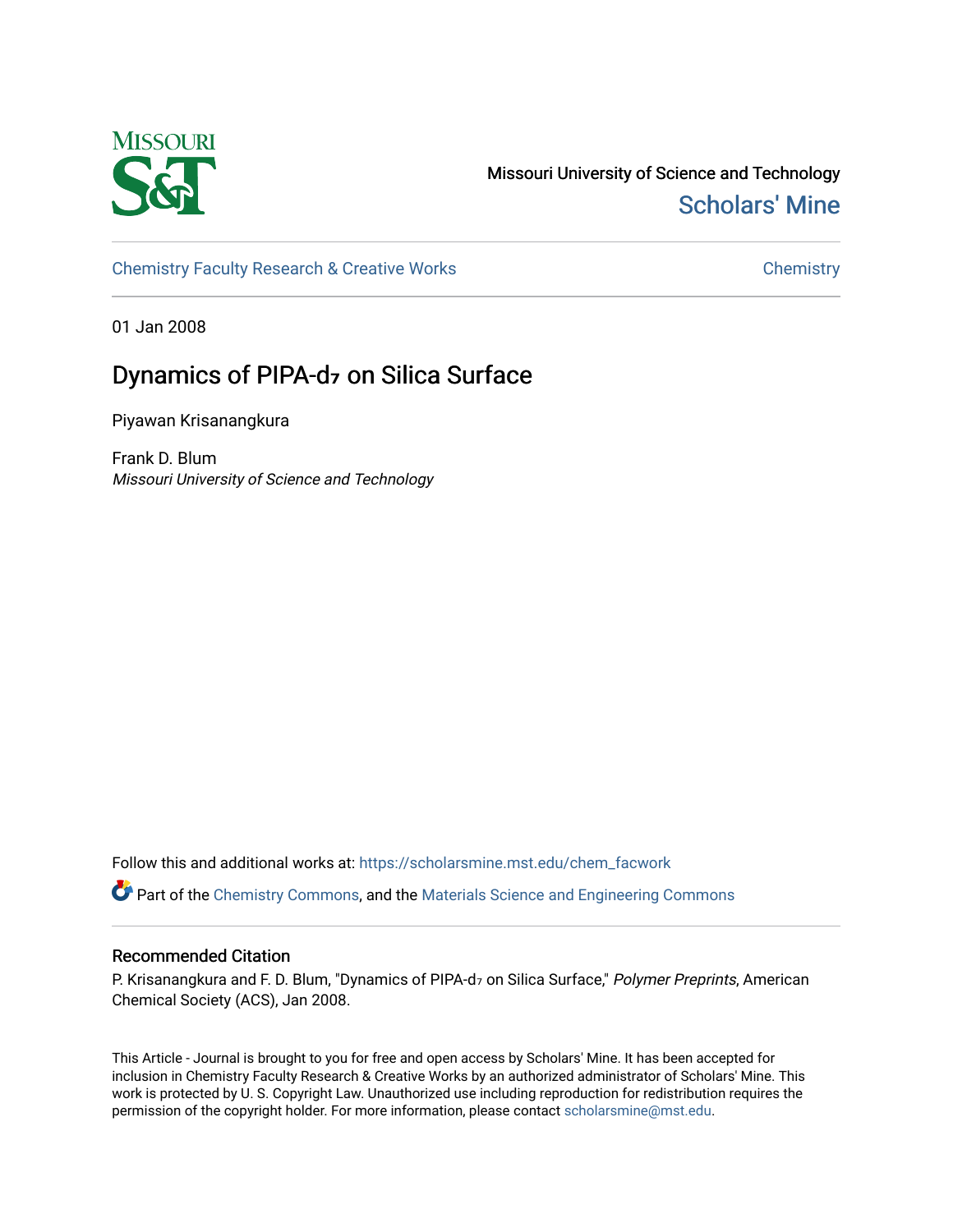#### **DYNAMICS OF PIPA-***d***7 ON SILICA**

## *Piyawan Krisanangkura and Frank D. Blum*

# Departments of Chemistry, Materials Science Engineering, and Materials Research Center Missouri University of Science and Technology Rolla, MO 65409-0010

#### **Introduction**

 Molecular motion of polymer chains is an important determinant in understanding the physical properties of polymeric materials. Glass transition temperature  $(T_g)$  is a physical property of polymers, which is of primary interest. The study of the dynamics of polymer segments assists in understanding the dependence of  $T_g$  on polymer structure.<sup>1</sup> For decades, studies have addressed the molecular motion in various polymers. Some of them have probed the dynamics of polymer backbones.<sup>2,3</sup> The properties of a polymer at an interface may change because of the type of polymer, the substrate, or other variables. The side chain of a polymer can also play an important role in terms of the interaction between a polymer and a substrate at an interface.4 The strength of the surface-segment interaction affects the mobility of polymer-chain segments. Several techniques have been used to investigate the effects, including modulated differential scanning calorimetry  $(MDSC)^{5,6}$  and nuclear magnetic resonance  $(NMR).^{2,3,7,8}$ 

In this work, relatively narrow polydispersity poly(isopropyl acrylate)- $d_7$ (PIPA-*d7*) has been selected for study. The large and bulky group on the PIPA side-chain, would provide a different probe for segmental mobility than that of previously studied poly(methyl acrylate)- $d_3$  (PMA- $d_3$ ).<sup>9-11</sup> The PIPA sidechain contains two methyl groups, branched at a methane carbon atom. Additionally, when different amounts of polymers are deposited on a surface, individual unique behaviors become evident that are different from the behavior of bulk polymers.

 Deuterium solid-state NMR was used to characterize the polymer segmental motions in both bulk deuterium-labeled PIPA and polymer thin films on silica. The  ${}^{2}H$  quadrupole-echo NMR spectra were collected as a function of temperature. The interpretation of those spectra can provide valuable information on the molecular motion and the physical properties of the polymer including glass transition temperatures. Calorimetry, the most widely accepted technique for measuring the glass transition temperature  $(T<sub>s</sub>)$ , was also performed for comparison. This work is an update of that previously presented.

#### **Experimental**

 Isopropyl acrylate-*d7*, was prepared via an interchange reaction between 2-propanol-*d8* (CIL) and acryloyl chloride (Aldrich, 96%). Triethylamine (Alfa Aesar, 99.9%) was added to neutralize the hydrochloric acid produced by the reaction. Acryloyl chloride was purified before use, and then added dropwise to the mixture of 2-propanol- $d_8$ , triethylamine and toluene at 0 °C. The product was washed twice with a 5% NaHCO<sub>3</sub> solution and then with distilled water in a separatory funnel. The aqueous phase was discarded and the organic layer was dried over calcium hydride. The isopropyl acrylate- $d_7$ monomer was distilled under vacuum; the final product yield was 60%. The reaction is

$$
\begin{array}{ccc}\n\bigcap & \mathcal{C}\mathcal{D}_3 \\
\mathcal{C}\mathcal{H}_2=C\text{-}\mathcal{C}\mathcal{I} + \mathcal{C}\mathcal{D}_3\text{-}\mathcal{C}\mathcal{D}\text{-}\mathcal{O}\mathcal{D} & \longrightarrow & \mathcal{C}\mathcal{H}_2=C\text{-}\mathcal{O}\text{-}\mathcal{C}\mathcal{D}\text{-}\mathcal{C}\mathcal{D}_3 & + & \mathcal{D}\mathcal{C}\mathcal{I}\n\end{array}
$$

 PIPA-*d7* was polymerized by atom transfer radical polymerization (ATRP)<sup>13</sup> at 70 °C. The molecular mass of PIPA- $d_7$  was measured to be 89 kg/mol (Mw) with a polydispersity of 1.31, using an OPTILAB DSP Interferometer Refractometer and a DAWN EOS light scattering instrument (Wyatt Technology, Santa Barbara) connected to a gel permeation chromatography instrument.

 The absorbed PIPA-*d7* samples on silica were prepared by dissolving the polymer in toluene, and mixing it with a known amount of silica in capped test tubes. Cab-O-Sil MP-5 fumed silica (Cabot Corp., Tuscola, IL), with a surface area of 200 m<sup>2</sup>/g, was used and was dried in a furnace at 450 °C for 24 h before use. All samples were shaken in a mechanical shaker for 72 h, and then centrifuged for an hour at 2500 rpm. The supernatant was decanted and the

polymer-adsorbed silica samples were dried by passing air through the wet samples. The samples were kept in a vacuum oven for 36 h. The adsorbed amounts were measured using thermogravimetric analysis (Hi-Res Thermogravimetric Analyzer 2950, TA Instruments, New Castle, DE).

 NMR spectra of both bulk and adsorbed samples were obtained using a VARIAN VXR-400/S spectrometer. The quadrupole-echo pulse sequence (delay-90<sub>y</sub>- $\tau$ -90<sub>x</sub>- $\tau$ -acquisition) was used at a <sup>2</sup>H frequency at 61.39 MHz. The  $90^\circ$  pulse width was 2.7 µs with an echo time of 30 µs. The number of scans used for the bulk and for the adsorbed samples were 256 and 1024, respectively. The spectra were processed using the Mestre-C software package (Santiago de Compostela University, Spain).

 TA Instruments model 2920 modulated differential scanning calorimeter (New Castle, DE) was used for the thermal analysis of the bulk and adsorbed PIPA- $d_7$ . Two heating scans and one cooling scan were taken from -40 to 70 °C, with a modulation amplitude of  $\pm$  0.5 °C and a period of 60 s. A heating rate of 10 °C /min and 3 °C/min were used for bulk and adsorbed samples, respectively. The second heating scan was used to determine the glass transition temperature  $(T_g)$ . The maximum of the derivative reversible heat flow peak obtained for each sample was reported as the  $T<sub>g</sub>$  of the sample.

# **Results and Discussion**

<sup>2</sup>H Solid-state NMR. The spectra of PIPA- $d_7$  at -36 °C and PMA- $d_3$  at 20 °C, are shown in **Figure 1**. Both spectra were collected at the temperatures below their bulk NMR  $T_g$ . The Pake powder patterns for both spectra have a similar residual quadrupole splitting of 37 kHz, which is dominated by the fast rotation of methyl groups. In the PIPA-*d7* spectrum, another powder pattern superimposed in the spectrum can be observed, as marked by the circle. The outer portion of the powder pattern with a much larger quadrupole splitting of 120 kHz is due to the static C-D from the methine. Unlike PIPA- $d_7$ , the PMA*d3* spectrum was obtained with a sharp powder pattern, dominated by the methyl group.



**Figure 1.** <sup>2</sup>H NMR spectrum of bulk PIPA- $d_7$  at -36 °C and bulk PMA- $d_3$  at 20 °C. The circle indicates the part of the powder pattern from a single methine in PIPA-*d7*.

 Sets of deuterium NMR spectra for bulk PIPA-*d7* and surface samples with different adsorbed amounts were collected as a function of temperature. A Pake powder pattern was obtained in the low temperature region. The splitting between the two horns was approximately 37 kHz, as expected for the fast methyl-group rotation and also the same as for PMA-*d3*. <sup>6</sup> **Figure 2**  shows the spectra of the bulk, low, medium, and high adsorbed amounts of polymer at -5 °C. The Pake pattern for the bulk sample was broadened. The intensity of the middle component increased, and the intensities of the shoulders decreased with the increasing temperature. The Pake pattern with a flattened top was obtained for all surface samples at low temperature. The spectra provided evidence for the heterogeneity in the adsorbed PIPA-*d7* sample. At least two components from at least two different dynamic groups were found in the spectra. The filled middle between the two horns, giving the flat Pake pattern, is due to partially motionally-narrowed polymer segments. The tightly bound segments, however, are observable from the spectra. The sharp edge of the powder pattern was indicative of chain segments tightly bound onto the silica with lower mobility.

 At higher temperatures, the spectrum sharpened further compared to the one at -5 °C, with no apparent residual powder pattern present in the spectrum of bulk PIPA-*d7*. The collapse of the powder pattern to a single resonance indicated the increase in segmental mobility of PIPA-*d7*. The superposition of